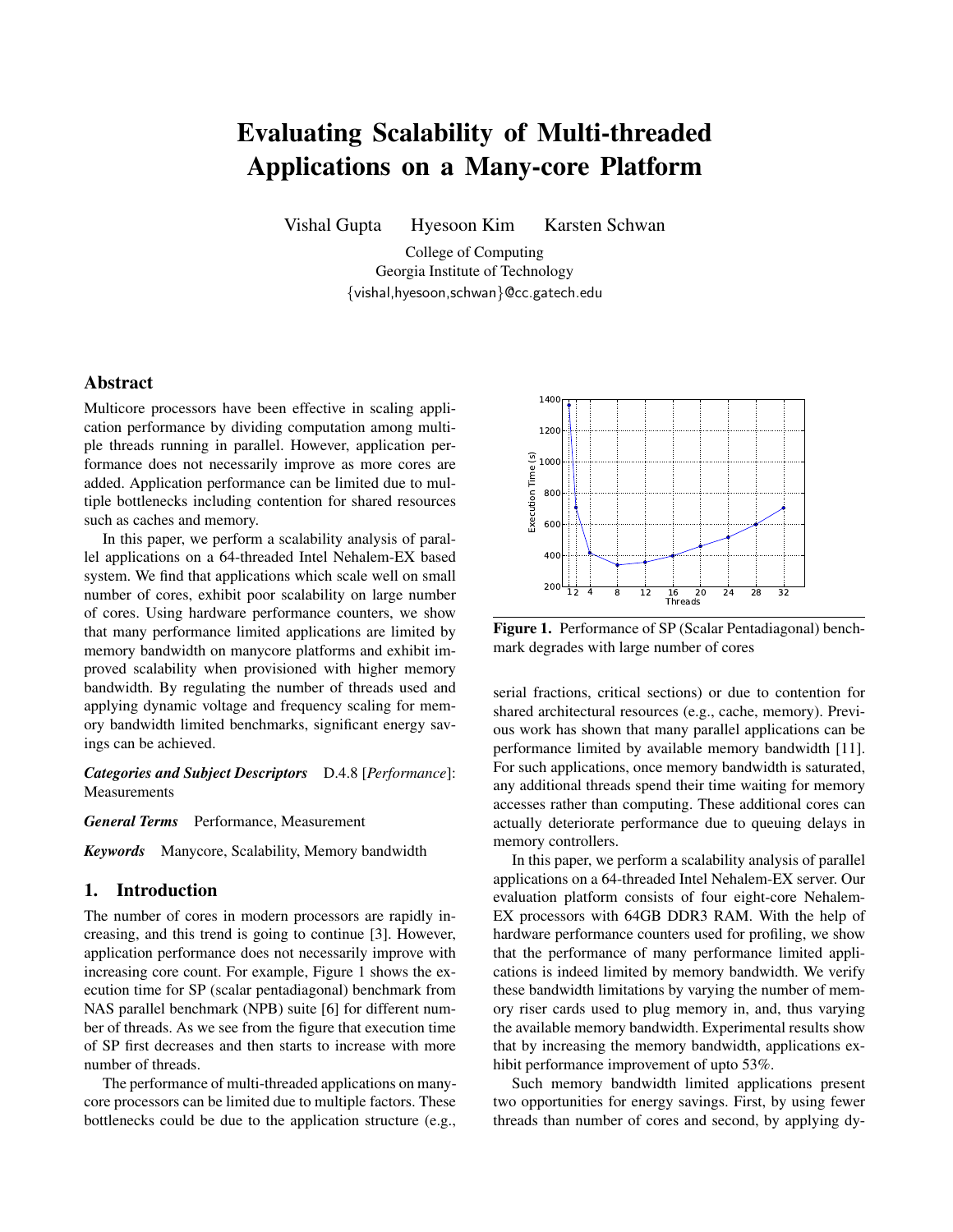namic voltage and frequency scaling. Our experimental results show that memory bandwidth limited applications can save upto 59% energy using optimal number of threads and upto 17% energy using DVFS.

The main contributions of this paper are as follows.

- We demonstrate memory bandwidth limitations by varying actual memory bandwidth in a real system that can run 64 threads.
- We demonstrate and measure two energy saving options for memory bandwidth limited benchmarks.

## 2. Bandwidth Measurement and Analysis

In this section, we describe our methodology to analyze the memory access behavior of parallel applications.

### 2.1 Measurement Method

For detecting memory bandwidth consumed by an application, we use hardware performance counters. Specifically, we use *offcore\_response\_0* counter <sup>1</sup> available on Intel Nehalem processor [1] to count total memory accesses by a single-threaded run of the application. This counter measures all the requests that are serviced by the memory subsystem.

#### Why not LLC-miss counters?

Last level cache (LLC) misses are often used to measure the memory intensity of an application. However, it does not provide the correct measure of application's memory bandwidth requirement since it only counts on-demand read/write requests which do not hit in the L3 cache. It does not measure the requests sent to the memory subsystem by hardware prefetchers which also compete for memory bandwidth. Therefore, use use offcore\_response\_0 counter which allows us to measure all the requests including prefetches that go to memory.

#### 2.2 Predicting Bandwidth Saturation Point

The behavior of memory bandwidth limited applications can be modeled using Equation 1 [11]:

$$
T_n = \frac{T_1}{n'} \text{ where } n' = \frac{BW_{total}}{BW_{thread}} \tag{1}
$$

$$
BW_{thread} = of force\_response_0 * cache\_line\_size
$$
 (2)

Here  $T_n$  represents application's execution time with n threads and  $n'$  denotes the number of threads which saturate memory bandwidth.  $n'$  is calculated by diving total available memory bandwidth  $BW_{total}$  by bandwidth consumed by a single thread  $BW_{thread}$ . We obtain  $BW_{total}$ experimentally and  $BW_{thread}$  by multiplying cache line size with total number of memory requests measured using performance counters as shown in Equation 2. Application performance scales linearly until it saturates available bandwidth  $(n'$  threads). After this point, any increase in number of threads does not result in performance gain. Therefore, we use Equation 1 to predict the optimal number of threads  $(n')$  for execution.



Figure 2. Modeling performance of memory bandwidth limited applications using hardware performance counters

To verify the applicability of Equation 1, we use a multithreaded microbenchmark where each thread sequentially accesses (read or write) a large local array. Figure 2 shows the modeled and measured performance of read and write microbenchmarks as a function of number of threads. We can see from the figure that Equation 1 captures the experimental behavior closely. The difference between the measured and modeled values is due to queuing delays in memory controllers under high contention. We also note that read and write benchmarks show significantly different behavior. This is due to the fact each memory write operation causes two memory accesses, first to fetch data into the cache and then second, to write modified data back into memory during write-back. This effectively doubles the bandwidth requirement.

## 3. Evaluation & Analysis

In this section, we present our experimental results for a scalability analysis of real world parallel applications. Our evaluation platform is a 64-threaded server consisting of four eight-core Intel Nehalem-EX processors with 64GB of DDR3 RAM (system architecture is shown in Figure 3 and configuration details are provided in Table 1). Processors access memory using a memory riser card interface which provides a read bandwidth of 10GBps. By varying the number of riser cards used, we can vary the total amount of memory bandwidth available. All the energy results presented are measured using Wattsup power meter. Our system has idle power consumption of 484W. We use OpenMP implementation of NAS Parallel Benchmarks (NPB) [6] for our evaluation. Input size for all the benchmarks except IS is class C. For IS, we use class D since class C experiments run for a very short period.

<sup>&</sup>lt;sup>1</sup> We use any request and local dram masks with the counter.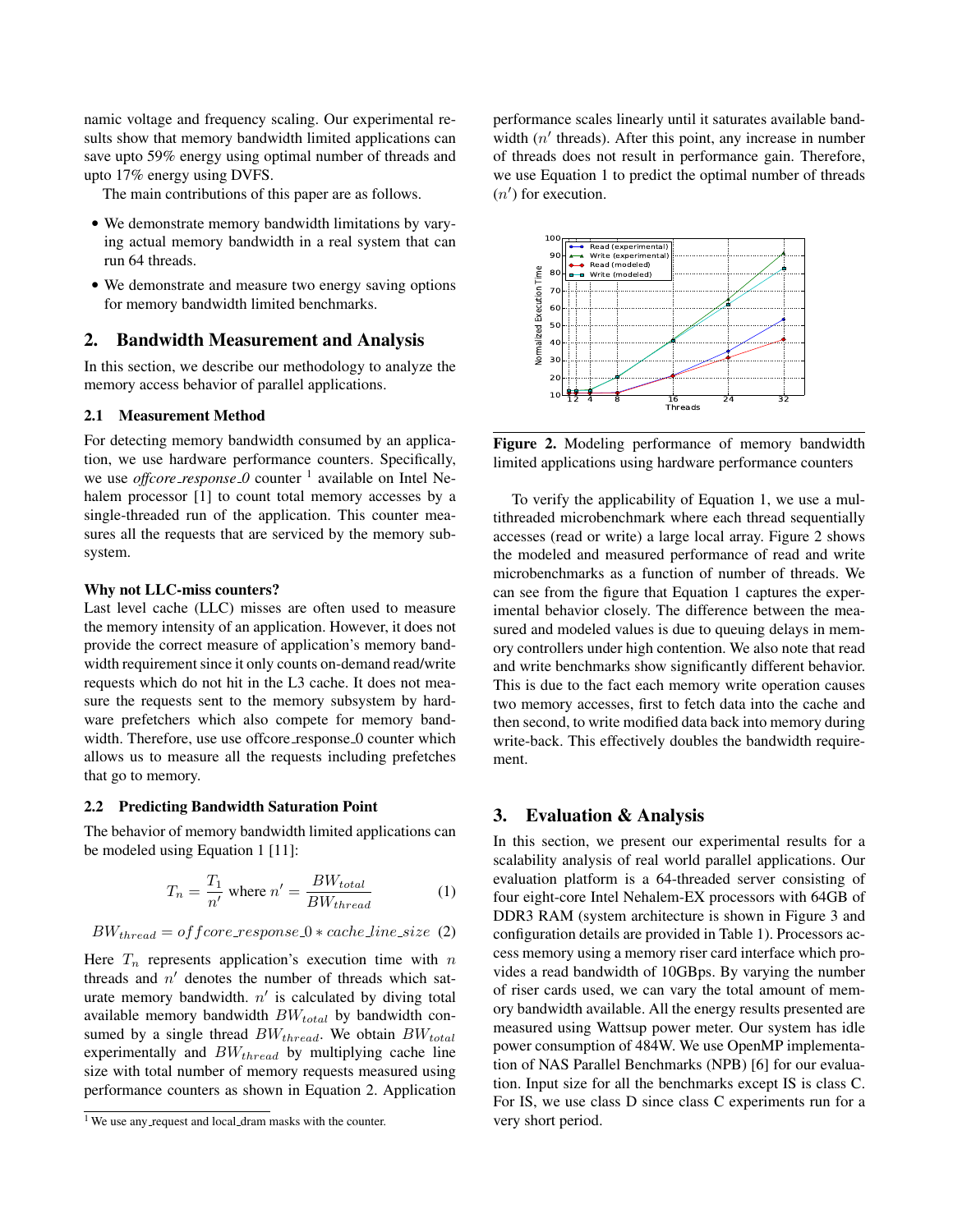

**Figure 4.** Scalability curve for NPB applications  $(x-axis)$  = threads  $(1-32)$ , y-axis = normalized performance (higher is better)).



Figure 3. Architecture of our evaluation system

#### 3.1 Performance Analysis

### 3.1.1 Single Riser Card

We first present results for the configuration when only one memory riser card is used. We run each benchmark by varying the number of threads from zero to 32 in multiples of four. Table 2 shows the number of threads for each application which provides the maximum performance. The table also contains results for the number of threads which minimize energy consumption. As we can see, different applications show peak performance with different number of threads. EP (embarrassingly parallel) benchmark scales well to 32 threads, while MG and SP do not scale beyond 8 cores.

| Processor            | Nehalem-EX |
|----------------------|------------|
| H/W threads          | 64         |
| Cores                | 32         |
| Cores per socket     | 8          |
| <b>CPU</b> Frequency | 2.26GHz    |
| LLC size             | 24MB       |
| Memory               | 64GB DDR3  |
| <b>DIMMs</b>         |            |
| Memory riser cards   | 1-4        |

Table 1. Configuration of the evaluation platform

Figure 4 shows resultant scalability curves for each application.

|           | No. of Threads |        |
|-----------|----------------|--------|
|           | Max.           | Min.   |
|           | Performance    | Energy |
| <b>BT</b> | 32             | 16     |
| CG        | 12             | 12     |
| EP        | 32             | 32     |
| FT        | 20             | 16     |
| <b>IS</b> | 20             | 16     |
| LU        | 24             | 16     |
| MG        | 8              | 8      |
| <b>SP</b> | 8              | 8      |
| UA        | 12             | 8      |

Table 2. Optimal number of threads for maximum performance and minimum energy

We use Equation 1 and 2 to predict the optimal number of threads  $(n')$  for each application. Table 3 shows the predicted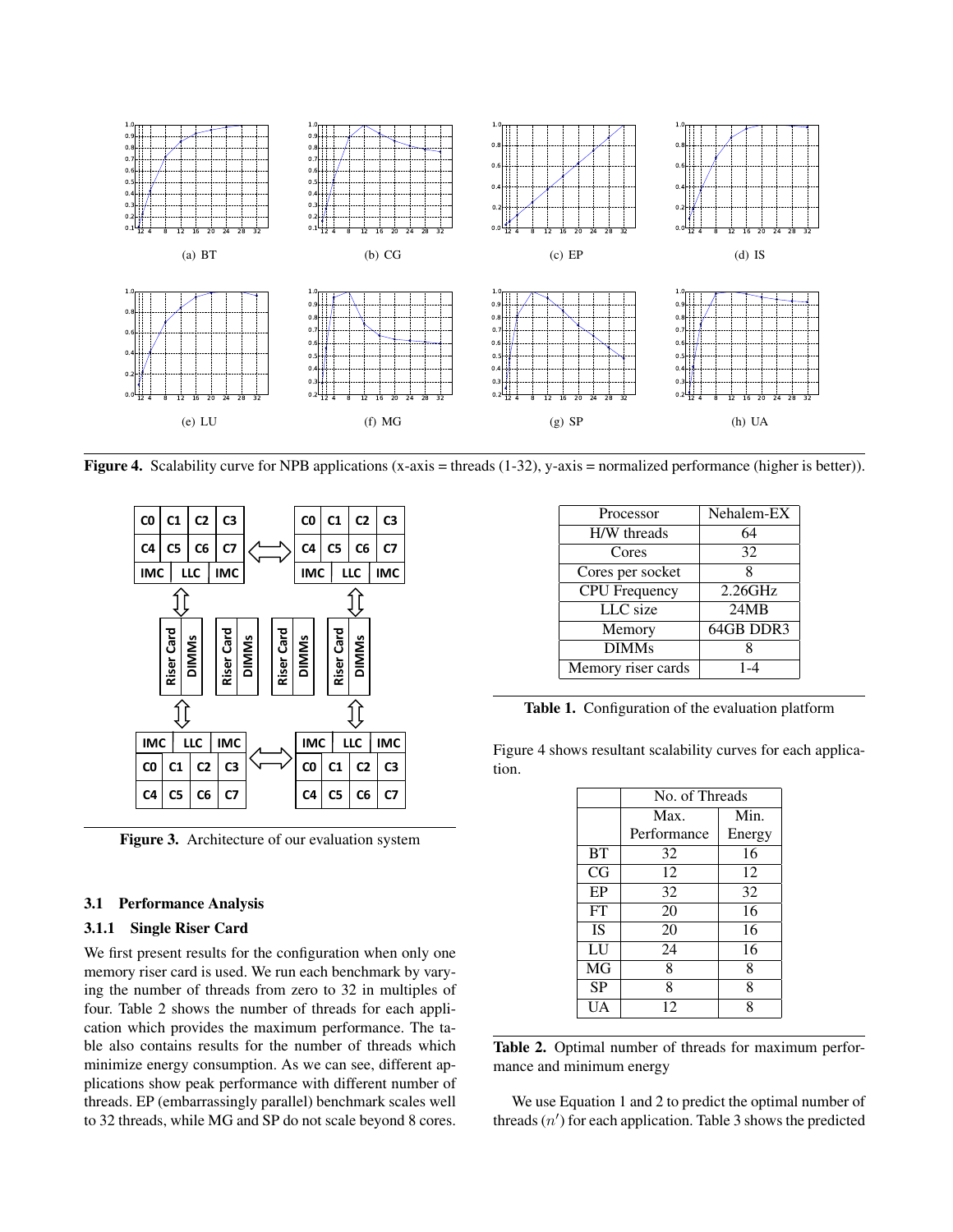number of threads along with memory bandwidth consumed by each NPB application. The bandwidth is measured using hardware performance counters as described in the previous section. From a comparison of this predicted value with the measured thread count (maximum performance column) in Table 2, we observe that the prediction method provides close results for all the other benchmarks except FT and IS.

|           | <b>H/W Counter</b> | Mem. B/W | Predicted      |
|-----------|--------------------|----------|----------------|
|           | (mem access/sec)   | (GBps)   | Threads $(n')$ |
| <b>BT</b> | 3668970            | 0.23     | 42             |
| CG        | 10178300           | 0.65     | 15             |
| EP        | 0.0786434          | $\sim 0$ | 64             |
| FT        | 2718470            | 0.17     | 57             |
| <b>IS</b> | 4964500            | 0.31     | 31             |
| LU        | 6883500            | 0.44     | 22             |
| MG        | 19362500           | 1.2.     | 8              |
| <b>SP</b> | 13861000           | 0.88     | 11             |
| <b>UA</b> | 11922700           | 0.76     | 13             |

Table 3. Memory bandwidth consumed by a singlethreaded run measured using performance counters and predicted optimal number of threads.

FT (fast fourier transform) and IS (integer sort) benchmarks show poor scalability in experiments, while prediction results show them to be highly scalable. This behavior can be explained as follows: The model in Equation 1 assumes that applications have a uniform memory access pattern. However, this is not true for FT and IS which have periodic peaks of memory accesses followed by durations of low memory accesses. Only these peaks saturate memory bandwidth and are not scalable, while the other parts of the computation are scalable. Therefore, a prediction that is based upon average memory bandwidth consumption will provide an incorrect prediction. For correct estimation, the prediction method needs to take these phases into account for applications with large differences in their memory access frequency over time. We plan to explore this as part of our future work.

#### 3.1.2 Multiple Riser Cards

To further explore the impact of memory bandwidth on these benchmarks, we distribute the memory in our system across four riser cards and, thus, effectively quadruple the total memory bandwidth and perform the experiments again. With two or three riser card configurations, our system becomes asymmetric in terms of mapping from quad-socket CPU cores to two or three memory nodes. Therefore, we only report results with four riser cards.

Figure 5 shows the resultant performance improvement for this configuration. As we see from the figure, all the applications except EP show high performance improvement with four riser cards. EP (embarrassingly parallel) does not



Figure 5. Performance improvement due to increase in memory bandwidth by using multiple memory riser cards.



Figure 6. Improved scalability in FT due to high memory bandwidth (higher is better).

exercise memory subsystem and does not show any performance improvement with four riser cards. Table 4 lists the corresponding optimal number of threads for maximum performance with one and four riser card configurations. Many applications show improved scalability upto 28-32 threads with four riser cards. For example, Figure 6 shows a comparison of the scalability behavior of FT with two configurations. With four riser cards, FT performance scales to 28 threads which was scalable to only 20 threads with one riser card.

|           | No. of Threads |                    |  |
|-----------|----------------|--------------------|--|
|           | One            | Four               |  |
|           | Riser Card     | <b>Riser Cards</b> |  |
| <b>BT</b> | 32             | 32                 |  |
| CG        | 12             | 24                 |  |
| EP        | 32             | 32                 |  |
| FT        | 20             | 28                 |  |
| <b>IS</b> | 20             | 28                 |  |
| LU        | 24             | 32                 |  |
| MG        | 8              | 28                 |  |
| <b>SP</b> | 8              | 12                 |  |
| UA        | 12             | 32                 |  |

Table 4. Applications show better scalability when memory bandwidth bottleneck is removed by using four riser cards.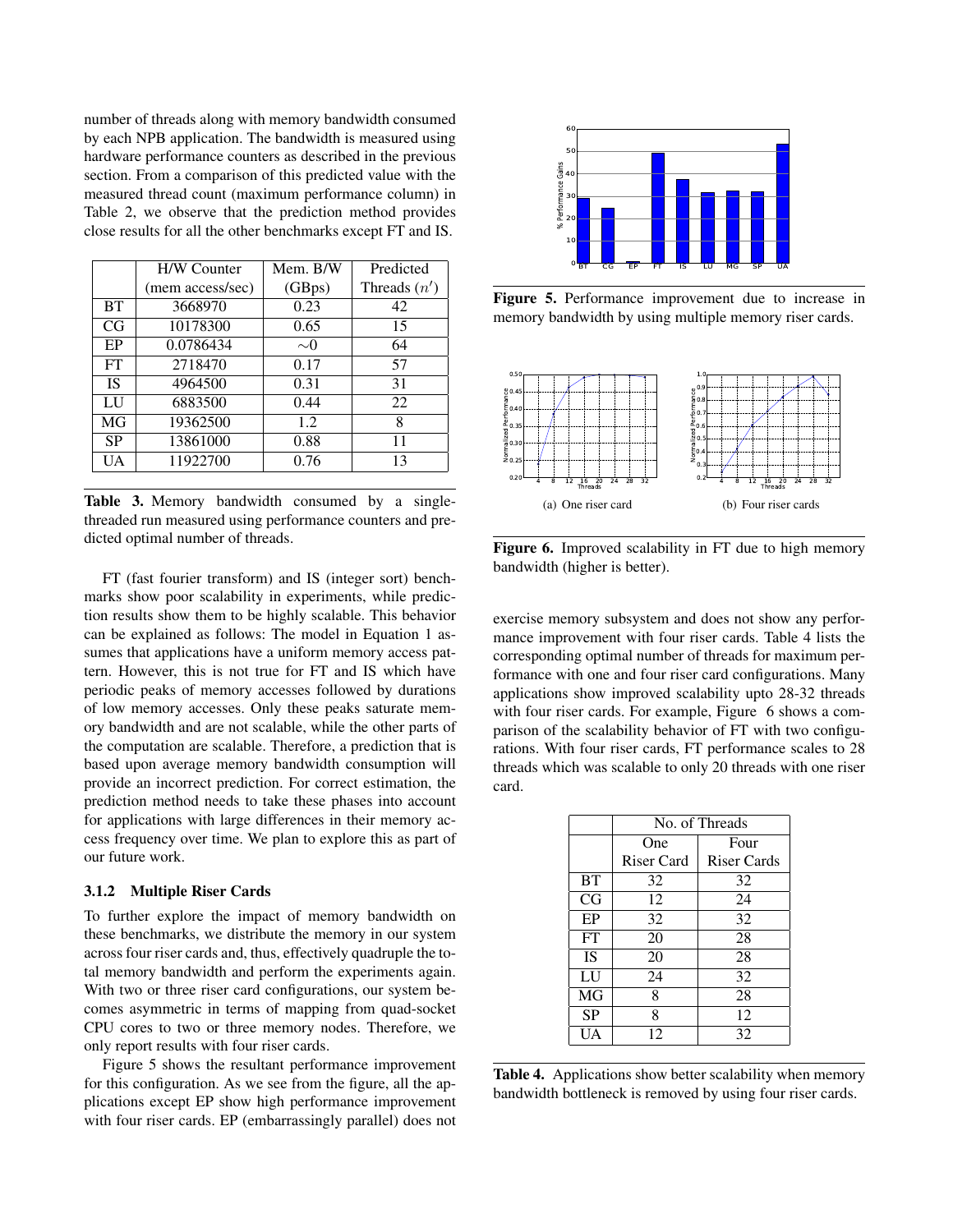# 3.1.3 PARSEC Evaluation

We perform a similar scalability experiment with PARSEC parallel benchmarks [2] as well. Figure 7 reports performance gains of using four riser cards over over one riser card. Unlike NPB, PARSEC benchmarks show smaller performance gains which implies that these applications are not limited by memory bandwidth. Some applications even show worse performance with four riser cards. This behavior is due to NUMA nature of the platform with four riser cards and resultant NUMA latency penalty caused by data sharing and periodic load balancing performed by the linux scheduler.



Figure 7. PARSEC benchmarks are not limited by memory bandwidth as they show little performance gain with multiple memory riser cards.

### 3.2 Energy Analysis

In this section, we discuss two opportunities to reduce the energy consumption of memory bandwidth limited applications and show experimental results.



Figure 8. Energy savings using fewer threads than cores

## 3.2.1 Regulating Number of Threads

Parallel applications do not benefit from any additional threads once memory bandwidth is saturated. However, these additional threads add to the power consumption. By regulating the number of threads used to run an application, its power consumption can be reduced. Figure 8 shows energy savings for all the NPB applications that can be achieved by using optimal number of threads as compared to running an application with as many threads as CPU cores.

The reported results correspond to the number of threads shown for minimum energy in Table 2.



Figure 9. Voltage scaling does not impact performance when performance is memory bandwidth limited.

#### 3.2.2 Dynamic Voltage and Frequency Scaling



Figure 10. Energy savings by applying DVFS to memory bandwidth limited benchmarks (with 32 threads).

An application limited by memory bandwidth spends most of its time waiting for memory accesses. Therefore, dynamic voltage and frequency scaling (DVFS) can be used to reduce application's power consumption with minimal performance degradation. For example, Figure 9 shows the effect of DVFS on the performance CG benchmark. We can see from the figure that DVFS has minimal impact on its performance after 12 threads which saturate memory bandwidth. Figure 10 shows corresponding energy savings of DVFS, i.e., running all the cores at a frequency of 1.06GHz. BT and IS show negative energy savings since DVFS degrades their performance severely, resulting into higher energy consumption. The figure also contains results for a system configuration with idle power of 200W.

Since our system has high idle power (484W) due to redundant fans, power supplies and other components, this idle power component dominates the overall server power consumption which makes energy saving techniques described above less effective. A system with a lower idle power will benefit more from these techniques. Also, the optimal operating point (i.e., number of threads and CPU frequency) for minimum energy consumption is dependent on this idle power component. A lower idle power component will allow aggressive idling and scaling techniques to be applied.